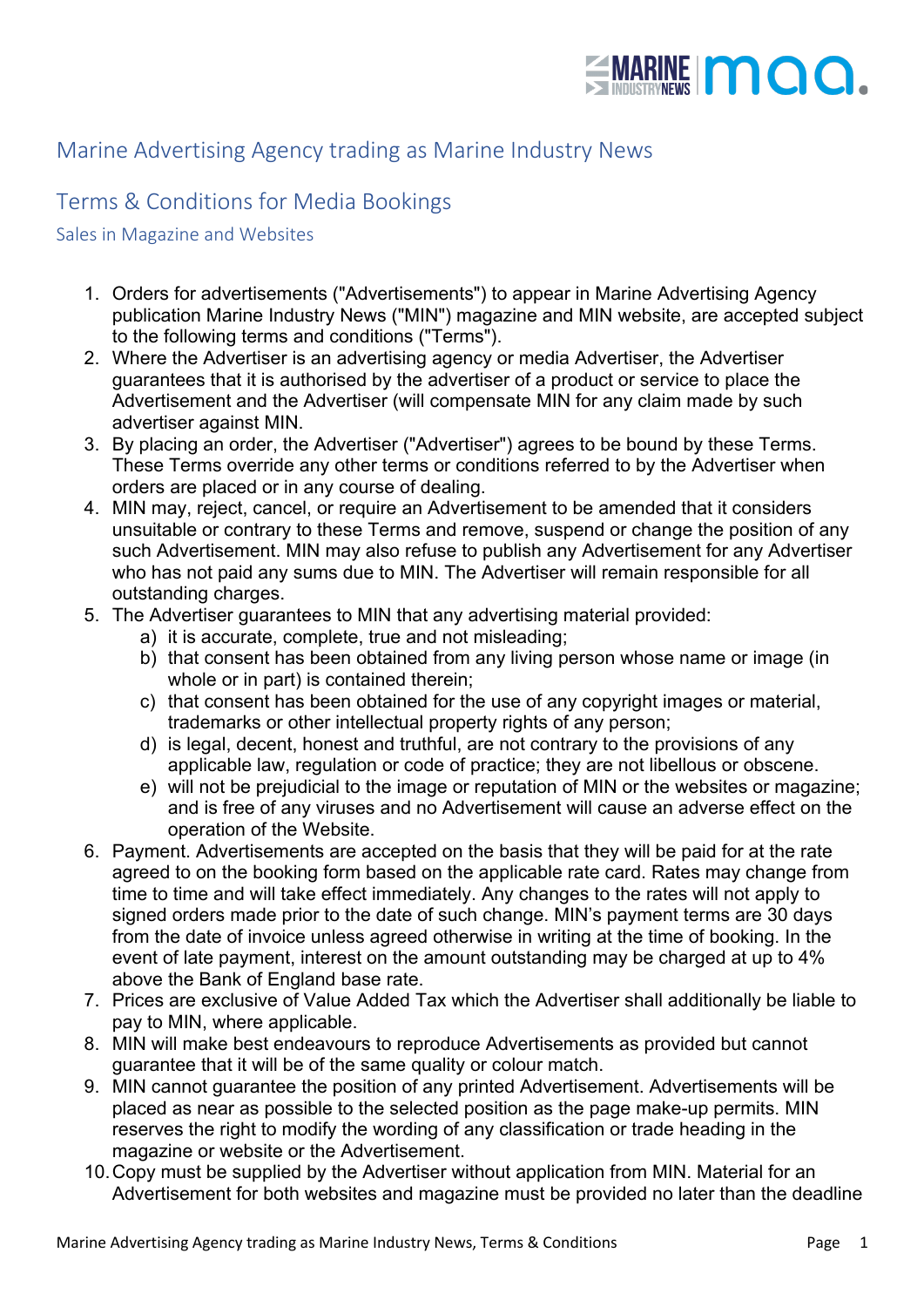

specified in the appropriate rate card and in accordance with the technical specification available

- 1. At https://marineindustrynews.co.uk/advertise/. If copy instructions are not received by the agreed date, no guarantee can be given that any agreed proofs will be supplied or corrections made and MIN reserves the right to repeat the most appropriate recent copy or omit the Advertisement. Where a layout or proof is submitted to the Advertiser, it must be returned by the date specified and MIN reserves the right to publish the Advertisement in the same form as any layout or proof submitted if the layout or proof is not returned by the date specified. In any of these cases, the total price of the order will remain unaltered.
- 11.Where an Advertisement has been accepted by MIN and includes inserts MIN reserves the right to charge the full price if the inserts fail to arrive at the agreed time and place for insertion.
- 12.Charges will be made to the Advertiser where extra production work is involved owing to acts or defaults of the Advertiser.
- 13.If a booked Advertisement is not published due to a mistake by MIN, MIN will offer an alternative publication date. If the alternative is not accepted, the original booking will be cancelled and the Advertiser shall be entitled to a full refund if paid in advance. This shall be the Advertiser's only remedy for failure to publish an advertisement.
- 14.If the Advertisement contains a substantial error due to a mistake on MIN's part, MIN will republish the Advertisement at no additional cost. It is the Advertisers responsibility to inform MIN of any errors and provide any necessary assistance to prevent the error occurring again.
- 15.MIN shall not be held responsible for any direct or indirect losses suffered by the Advertiser or any other loss which could not have been foreseen. MIN's maximum liability for any loss or damage arising out of or in relation to any Advertisement will not exceed the total amount of the charges for the relevant Advertisement actually paid by or on behalf of the Advertiser. Complaints regarding reproduction of Advertisements must be received in writing within one calendar month of the cover date.
- 16.For Advertisements on the Websites, MIN cannot guarantee continuous, uninterrupted access by users of the Websites but make best endeavours to provide this. MIN will not be responsible for any failure or delay affecting production of any Magazine or the activation of the Websites and any Advertisements contained in them, where such failure or delay results from any act, omission, interruption, fault or other condition beyond the reasonable control of MIN.
- 17.If a Web Advertisement links to another site, the Advertiser is responsible for maintaining the link and for the content of the linked site. MIN may remove any Advertisement which contains content or links to a site which, in MIN's opinion, is defamatory or objectionable or will bring MIN into disrepute. The Advertiser will indemnify MIN from and against any claims or liability arising from links contained in an Advertisement.
- 18.Web Advertisements may contain only such information and code as is necessary to run the Advertisement effectively on the relevant MIN website. Advertisements may not contain tags, cookies, beacons or similar technology which identifies users of any MIN website or enables the Advertiser or any third party to serve such users with any advertising other than the Advertisement.
- 19.Cancellation policy. The Advertiser may cancel an Advertisement provided that notice in writing is received by MIN 30 days prior to publication date. Written notice to cancel should be sent to the person who made the booking. Cancellation will only be effective on written confirmation of receipt of your request.
- 20.Series discounts apply only to orders placed in advance and completed within the agreed period. MIN reserves the right to adjust advance discounts and/or to surcharge in the event of a series of Advertisements not being completed within that period. If the Advertiser